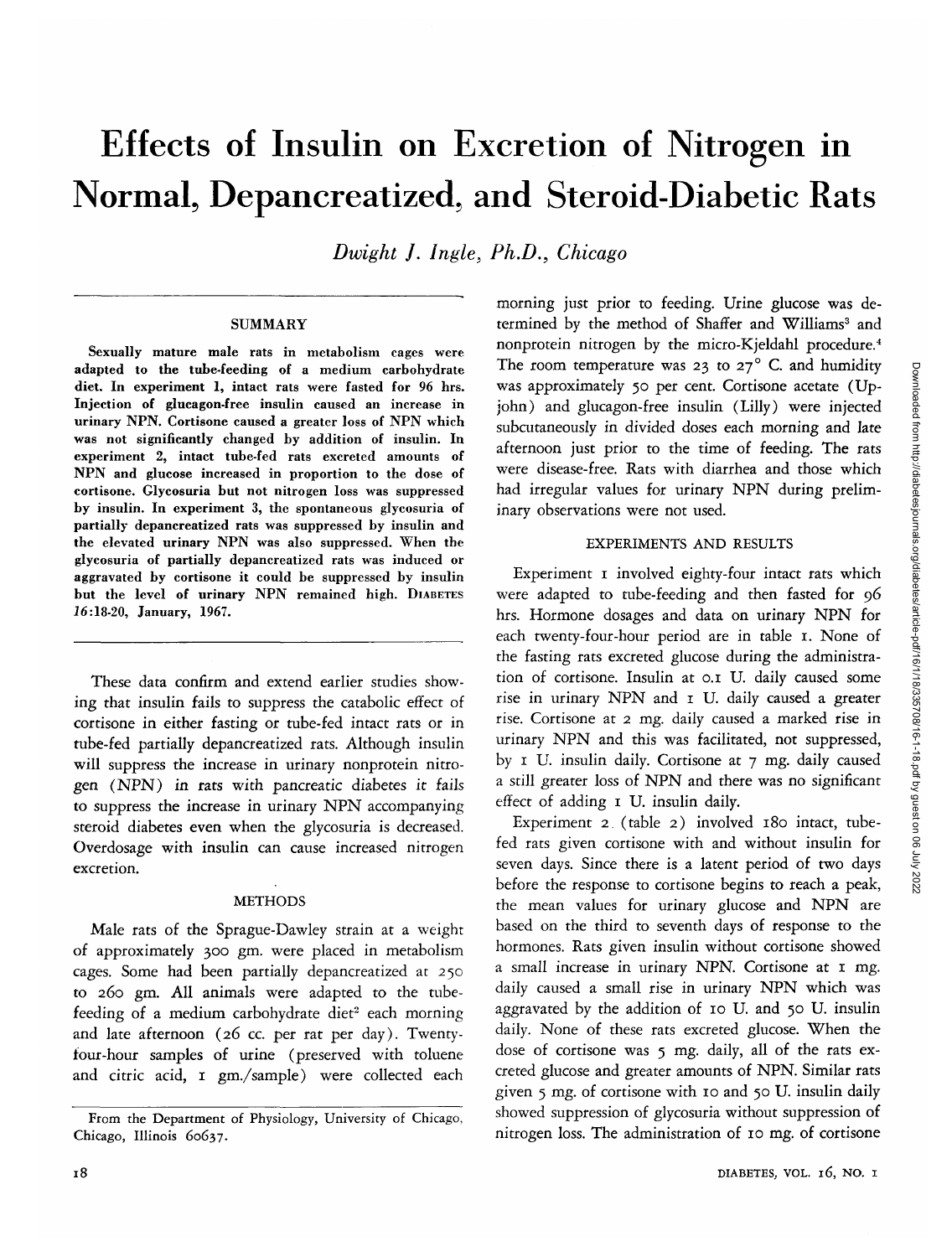Urinary NPN of normal fasted male rats treated with cortisone acetate and with glucagon-free insulin. Twelve rats per each of seven groups

| Hours<br>of<br>fast                 | Cortisone<br>$(mg_{.}/24 \text{ hr.})$                       | Insulin<br>(U./24 hr.)  | Urine NPN<br>mg./24 hr.<br>(mean and<br>standard<br>error)                   |
|-------------------------------------|--------------------------------------------------------------|-------------------------|------------------------------------------------------------------------------|
| $0 - 24$                            | 0                                                            | 0                       | $205.0 \pm 4.9$                                                              |
| 24-48                               | 0                                                            | 0                       | $161.7 \pm 7.2$                                                              |
| 48-72                               | 0                                                            | $\bf{0}$                | $166.4 \pm 8.7$                                                              |
| 72-96                               | 0                                                            | $\bf{0}$                | $179.6 \pm 11.1$                                                             |
| $0 - 24$                            | 0                                                            | 0.1                     | $202.5 \pm 6.2$                                                              |
| 24-48                               | $\bf{0}$                                                     | 0.1                     | $184.0 \pm 7.9$                                                              |
| 48-72                               | $\bf{0}$                                                     | 0.1                     | $183.6 \pm 9.9$                                                              |
| 72-96                               | $\bf{0}$                                                     | 0.1                     | $186.8 \pm 12.9$                                                             |
| $0 - 24$                            | $\bf{0}$                                                     | 1.0                     | $210.5 \pm 4.8$                                                              |
| 24-48                               | 0                                                            | 1.0                     | $277.7 \pm 8.1$                                                              |
| 48-72                               | 0                                                            | 1.0                     | $295.3 \pm 9.6$                                                              |
| 72-96                               | 0                                                            | 1.0                     | $319.3 \pm 13.4$                                                             |
| $0 - 24$                            | $\frac{2}{2}$<br>$\frac{2}{2}$                               | 0                       | $241.1 \pm 4.3$                                                              |
| 24-48                               |                                                              | 0                       | $236.9 \pm 6.4$                                                              |
| 48-72                               |                                                              | 0                       | $298.0 \pm 9.0$                                                              |
| 72-96                               |                                                              | $\bf{0}$                | $348.2 \pm 10.7$                                                             |
| $0 - 24$                            | $\begin{array}{c} 2 \\ 2 \\ 2 \end{array}$                   | 1                       | $256.9 \pm 5.1$                                                              |
| 24-48                               |                                                              | 1                       | $290.8 \pm 8.1$                                                              |
| 48-72                               |                                                              | 1                       | $335.8 \pm 13.9$                                                             |
| 72-96                               |                                                              | 1                       | $374.3 \pm 17.6$                                                             |
| $0 - 24$<br>24-48<br>48-72<br>72-96 | $\begin{array}{c} 7 \\ 7 \\ 7 \end{array}$<br>$\overline{7}$ | 0<br>0<br>0<br>$\bf{0}$ | $265.0 \pm 11.3$<br>$299.7 \pm 11.9$<br>$347.7 \pm 15.0$<br>$362.5 \pm 12.8$ |
| $0 - 24$                            | フフフ                                                          | 1                       | $260.1 \pm 7.7$                                                              |
| 24-48                               |                                                              | $\mathbf{1}$            | $301.3 \pm 9.2$                                                              |
| 48-72                               |                                                              | $\mathbf{1}$            | $352.9 \pm 17.1$                                                             |
| 72-96                               |                                                              | 1                       | $364.4 \pm 12.7$                                                             |

daily caused a moderate glycosuria with greater loss of NPN. The glycosuria but not the nitrogen loss was reduced by treatment with insulin. Cortisone at 15 mg. daily caused a severe glycosuria which was markedly reduced but not abolished by 50 U. insulin daily. There was no significant reduction in the markedly elevated values for urinary NPN.

Experiment 3 (table 3) involved thirty-three partially depancreatized, tube-fed rats. The animals of groups 1 and 3 were selected as having a mild but stable glycosuria, greater in group 1 than in group 3. Each experimental period was seven days, but the data in the table represent the third to seventh days of response for each period as in Experiment 2. In group 1 the glycosuria of the rats was almost abolished by 10 U. insulin daily and there was suppression of the urinary NPN to the normal range. The partially depancreatized rats of group 2 had no spontaneous glycosuria but developed mild glycosuria with increased urinary NPN when given 5 mg. of cortisone daily. Treatment with

| ιRΙ |  |
|-----|--|
|-----|--|

Urinary NPN and glucose of normal force-fed male rats<br>treated with cortisone acetate and glucagon-free insulin.<br>Means and standard errors based on average daily excre-<br>tion for individual rats during the third to seventh d injections for seventeen groups

| Num-<br>ber<br>of<br>rats | Corti-<br>sone<br>(mg)<br>24 hr.) | Insulin<br>$(U_{\cdot}/$<br>$24 \text{ hr.}$ | <b>NPN</b><br>(mg.,<br>24 hr.)                                   | Glucose<br>(mg. /<br>24 hr.)                                |
|---------------------------|-----------------------------------|----------------------------------------------|------------------------------------------------------------------|-------------------------------------------------------------|
| 10                        | 0                                 | 0                                            | $260 \pm 5.3$                                                    | 0                                                           |
| 10                        | 0                                 | 1                                            | $270 \pm 6.4$                                                    | 0                                                           |
| 11                        | 0                                 | 10                                           | $270 \pm 7.0$                                                    | 0                                                           |
| 12                        | 0                                 | 50                                           | $281 + 10.1$                                                     | 0                                                           |
| 10                        | 1                                 | 0                                            | $276 \pm 6.7$                                                    | 0                                                           |
| 10                        | $\mathbf{1}$                      | 1                                            | $273 + 6.9$                                                      | 0                                                           |
| 10                        | $\mathbf{1}$                      | 10                                           | $296 \pm 8.2$                                                    | 0                                                           |
| 10                        | $\mathbf{1}$                      | 50                                           | $315 \pm 12.6$                                                   | 0                                                           |
| 11<br>10<br>10<br>10      | 5<br>$\frac{5}{5}$                | 0<br>$\mathbf{1}$<br>10<br>50                | $367 \pm 9.1$<br>$373 \pm 8.6$<br>$359 \pm 10.7$<br>$361 + 11.0$ | $2,163 \pm 470$<br>1,995±395<br>$530 + 230$<br>$260 \pm 92$ |
| 12                        | 10                                | 0                                            | $390 + 12.2$                                                     | $4.465 \pm 577$                                             |
| 12                        | 10                                | 10                                           | $411 \pm 12.8$                                                   | $110 \pm 90$                                                |
| 12                        | 10                                | 50                                           | 396 $\pm$ 9.9                                                    | $283 + 147$                                                 |
| 10                        | 15                                | $\bf{0}$                                     | $481 \pm 12.4$                                                   | $8.035 + 958$                                               |
| 10                        | 15                                | 50                                           | $469 + 14.7$                                                     | $1,456 \pm 123$                                             |
|                           |                                   |                                              |                                                                  |                                                             |

#### TABLE 3

Urinary NPN and glucose of partially-depancreatized, tube- fed male rats treated with cortisone and glucagon-free insulin. Means and standard errors based on average daily values for five-day experimental periods beginning two days after starting injections

| Group | Num-<br>ber<br>оf<br>rats | Corti-<br>sone                                                            | Insu-<br>lin<br>(mg. / U. / U)<br>$24 \text{ hr.}$ ) $24 \text{ hr.}$ | <b>NPN</b><br>(mg. /<br>$24$ hr.)                                                                                                       | Glucose<br>(mg. /<br>$24$ hr.)                                                                                                     |
|-------|---------------------------|---------------------------------------------------------------------------|-----------------------------------------------------------------------|-----------------------------------------------------------------------------------------------------------------------------------------|------------------------------------------------------------------------------------------------------------------------------------|
| 1     | 10                        | 0<br>0                                                                    | 0<br>10                                                               | $304 \pm 11.2$<br>$251 \pm 5.2$                                                                                                         | $2,028 \pm 271$<br>$70 \pm 48$                                                                                                     |
| $2*$  | 11                        | $0\over 5$<br>$5\over 5$                                                  | 0<br>0<br>10<br>50                                                    | $267 \pm 7.0$<br>$386 \pm 11.5$<br>$399 \pm 12.0$<br>$422 \pm 15.4$                                                                     | 0<br>$2,265 \pm 563$<br>$1.315 + 509$<br>$20 + 37$                                                                                 |
| 3     | 12                        | 0<br>1<br>1<br>1<br>1<br>$\mathbf{c}$<br>$\overline{c}$<br>$\overline{c}$ | 0<br>$\bf{0}$<br>1<br>10<br>30<br>0<br>10<br>30                       | $278 \pm 4.8$<br>303 $\pm$ 9.1<br>$312 \pm 10.6$<br>$306 \pm 10.2$<br>$301 \pm 13.7$<br>$354 + 16.6$<br>$382 \pm 14.1$<br>$348 \pm 8.9$ | $930 + 187$<br>$1.830 \pm 360$<br>$1.440 \pm 274$<br>$870 + 211$<br>$27 + 43$<br>$2,076 \pm 425$<br>$1,220 \pm 403$<br>$34 \pm 56$ |

\*No spontaneous glycosuria.

insulin suppressed the glycosuria but not the level of urinary NPN. The rats of group 3 each had a very mild spontaneous glycosuria which was exacerbated by cortisone. Treatment with insulin reduced the glycosuria but not the elevated level of urinary NPN.